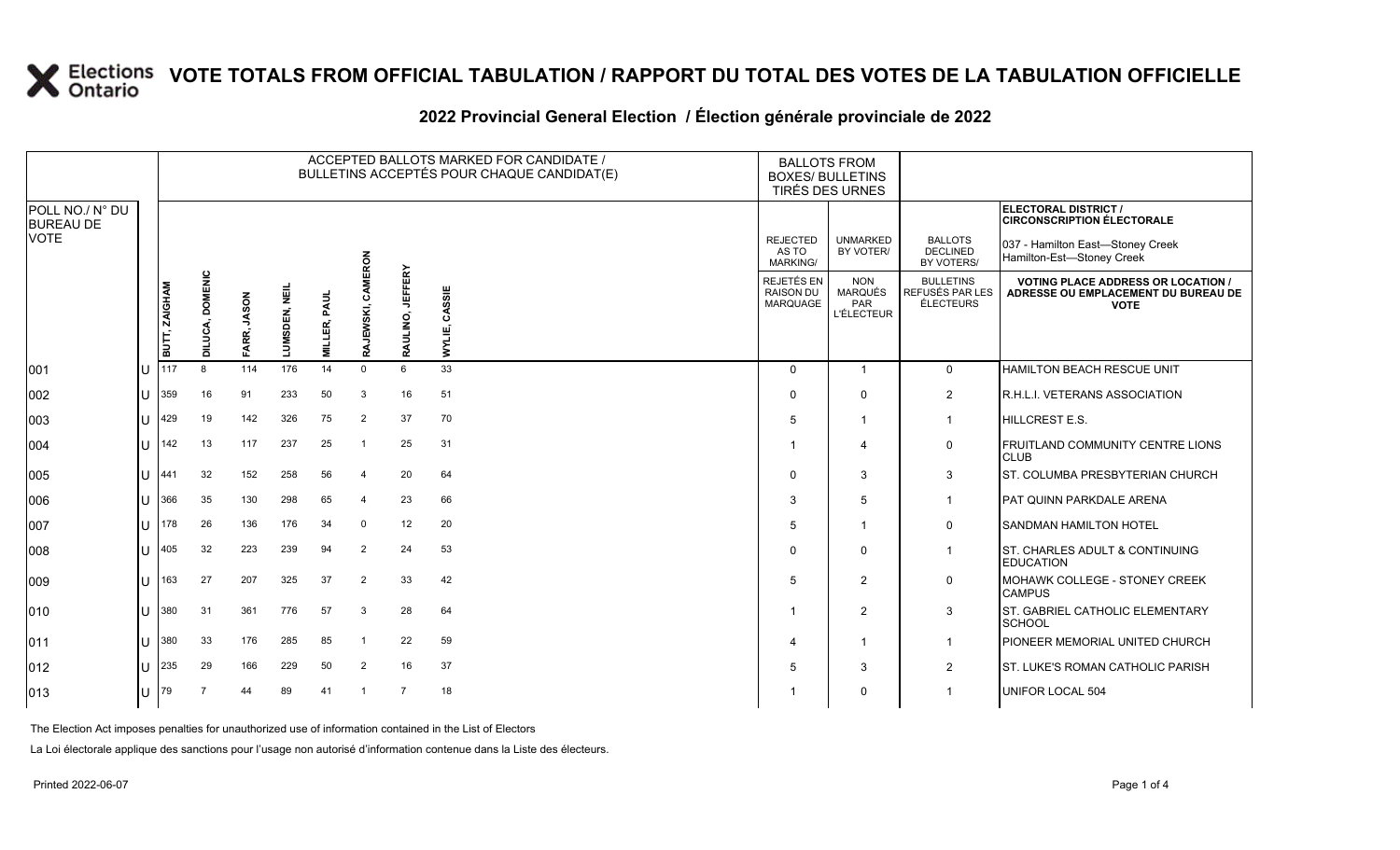### **2022 Provincial General Election / Élection générale provinciale de 2022**

|                                     |    |                      |                           |                       |                      |                 |                              |                  | ACCEPTED BALLOTS MARKED FOR CANDIDATE /<br>BULLETINS ACCEPTÉS POUR CHAQUE CANDIDAT(E) | <b>BALLOTS FROM</b><br><b>BOXES/ BULLETINS</b><br>TIRÉS DES URNES |                                                          |                                                  |                                                                                                 |
|-------------------------------------|----|----------------------|---------------------------|-----------------------|----------------------|-----------------|------------------------------|------------------|---------------------------------------------------------------------------------------|-------------------------------------------------------------------|----------------------------------------------------------|--------------------------------------------------|-------------------------------------------------------------------------------------------------|
| POLL NO./ N° DU<br><b>BUREAU DE</b> |    |                      |                           |                       |                      |                 |                              |                  |                                                                                       |                                                                   |                                                          |                                                  | ELECTORAL DISTRICT /<br><b>CIRCONSCRIPTION ÉLECTORALE</b>                                       |
| <b>VOTE</b>                         |    |                      |                           |                       |                      |                 | ERON                         |                  |                                                                                       | <b>REJECTED</b><br>AS TO<br>MARKING/                              | <b>UNMARKED</b><br>BY VOTER/                             | <b>BALLOTS</b><br><b>DECLINED</b><br>BY VOTERS/  | 037 - Hamilton East-Stoney Creek<br>Hamilton-Est-Stoney Creek                                   |
|                                     |    | <b>BUTT, ZAIGHAM</b> | <b>DOMENIC</b><br>DILUCA, | <b>JASON</b><br>FARR, | <b>LUMSDEN, NEIL</b> | PAUL<br>MILLER, | <b>MKS</b><br>EWSKI,         | RAULINO, JEFFERY | CASSIE<br>WYLIE,                                                                      | REJETÉS EN<br><b>RAISON DU</b><br>MARQUAGE                        | <b>NON</b><br><b>MARQUÉS</b><br>PAR<br><b>L'ÉLECTEUR</b> | <b>BULLETINS</b><br>REFUSÉS PAR LES<br>ÉLECTEURS | <b>VOTING PLACE ADDRESS OR LOCATION /</b><br>ADRESSE OU EMPLACEMENT DU BUREAU DE<br><b>VOTE</b> |
|                                     | IΠ | 250                  | 28                        | 183                   | 271                  | 78              | <b>RAJ</b><br>$\overline{7}$ | 22               | 40                                                                                    | 10                                                                | 3                                                        |                                                  | <b>GLENDALE S.S.</b>                                                                            |
| 014                                 |    |                      |                           |                       |                      |                 |                              |                  |                                                                                       |                                                                   |                                                          | $\overline{2}$                                   |                                                                                                 |
| $ 015\rangle$                       | IП | 244                  | 39                        | 253                   | 392                  | 50              | 3                            | 16               | 46                                                                                    | 11                                                                | 2                                                        | $\mathbf{1}$                                     | ST. DAVID C.E.S.                                                                                |
| 016                                 | lu | 205                  | 27                        | 150                   | 254                  | 84              | $\overline{2}$               | 13               | 59                                                                                    | -1                                                                | $\overline{7}$                                           | $\overline{4}$                                   | <b>STONEY CREEK REC. CENTRE</b>                                                                 |
| $ 017\rangle$                       | Iυ | 148                  | 16                        | 81                    | 215                  | 73              | $\Omega$                     | 13               | 53                                                                                    | $\overline{2}$                                                    | $\overline{1}$                                           | $\mathbf 0$                                      | ROYAL CDN LEGION BATTLEFIELD BRANCH<br>622                                                      |
| 018                                 | IП | 191                  | 44                        | 201                   | 249                  | 60              | 6                            | 17               | 40                                                                                    | 9                                                                 | $\overline{1}$                                           | $\mathbf 0$                                      | ST. AGNES C.E.S.                                                                                |
| $ 019\rangle$                       | IП | 202                  | 24                        | 148                   | 313                  | 86              | 3                            | 13               | 48                                                                                    | $\overline{2}$                                                    | 4                                                        | 0                                                | <b>ST. JOHN HENRY NEWMAN C.S.S.</b>                                                             |
| 020                                 | IП | 145                  | 60                        | 120                   | 228                  | 41              | 3                            | 14               | 32                                                                                    | 3                                                                 | $\mathbf{1}$                                             | $\overline{2}$                                   | <b>EASTDALE E.S.</b>                                                                            |
| 021                                 | IП | 199                  | 21                        | 166                   | 314                  | 41              | $\overline{2}$               | 29               | 25                                                                                    | 3                                                                 | $\overline{1}$                                           | 0                                                | <b>IST. FRANCIS XAVIER PARISH HALL</b>                                                          |
| 022                                 | IП | 150                  | 21                        | 116                   | 270                  | 26              |                              | 8                | 25                                                                                    | $\overline{2}$                                                    | $\mathbf{0}$                                             | $\mathbf 0$                                      | <b>STONEY CREEK MUNICIPAL CTR.</b>                                                              |
| 023                                 | IП | 210                  | 27                        | 106                   | 210                  | 32              | $\overline{1}$               | 10               | 50                                                                                    | $\Omega$                                                          | $\mathbf{1}$                                             | $\mathbf{1}$                                     | ROSEDALE ARENA & ROSEDALE SENIORS<br><b>CLUB</b>                                                |
| 024                                 | IП | 282                  | 33                        | 273                   | 376                  | 47              |                              | 17               | 58                                                                                    | 10                                                                | 3                                                        | $\overline{1}$                                   | ST. LUKE C.E.S.                                                                                 |
| 025                                 | lU | 223                  | 30                        | 136                   | 172                  | 47              | -1                           | 28               | 28                                                                                    | $\overline{2}$                                                    | 2                                                        | $\overline{1}$                                   | SIR WILFRID LAURIER REC. CTR.                                                                   |
| 026                                 | Iυ | 148                  | 53                        | 217                   | 335                  | 63              | $\overline{1}$               | 18               | 36                                                                                    |                                                                   | $\overline{4}$                                           |                                                  | <b>GFA WORLD</b>                                                                                |

The Election Act imposes penalties for unauthorized use of information contained in the List of Electors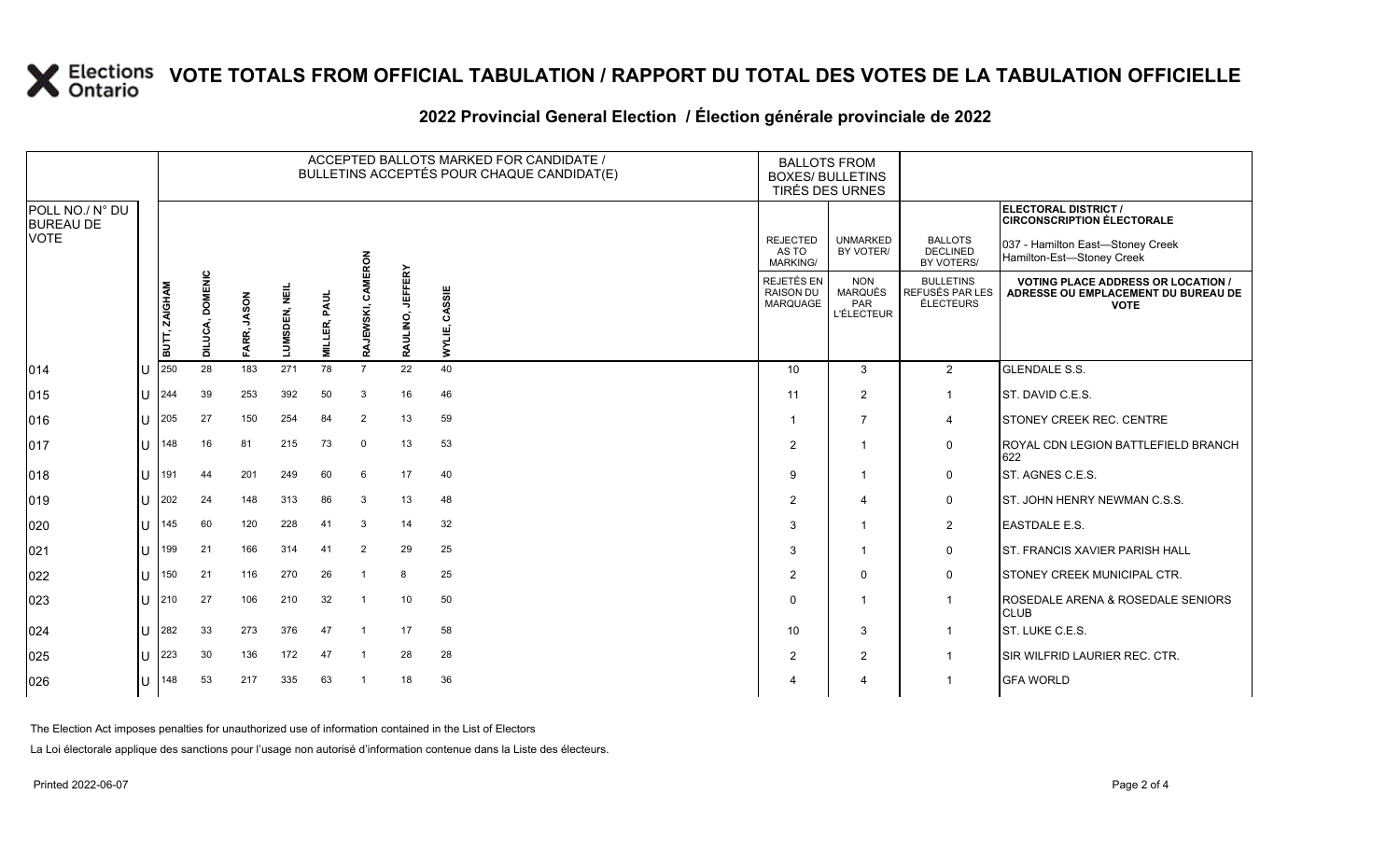### **2022 Provincial General Election / Élection générale provinciale de 2022**

|                                     |        | ACCEPTED BALLOTS MARKED FOR CANDIDATE /<br>BULLETINS ACCEPTÉS POUR CHAQUE CANDIDAT(E) |                           |                 |                |                 |                   |                            |                         | <b>BALLOTS FROM</b><br><b>BOXES/ BULLETINS</b> | TIRÉS DES URNES                                          |                                                  |                                                                                                 |
|-------------------------------------|--------|---------------------------------------------------------------------------------------|---------------------------|-----------------|----------------|-----------------|-------------------|----------------------------|-------------------------|------------------------------------------------|----------------------------------------------------------|--------------------------------------------------|-------------------------------------------------------------------------------------------------|
| POLL NO./ N° DU<br><b>BUREAU DE</b> |        |                                                                                       |                           |                 |                |                 |                   |                            |                         |                                                |                                                          |                                                  | <b>ELECTORAL DISTRICT /</b><br><b>CIRCONSCRIPTION ÉLECTORALE</b>                                |
| <b>VOTE</b>                         |        |                                                                                       |                           |                 |                |                 | ERON              |                            |                         | <b>REJECTED</b><br>AS TO<br>MARKING/           | <b>UNMARKED</b><br>BY VOTER/                             | <b>BALLOTS</b><br><b>DECLINED</b><br>BY VOTERS/  | 037 - Hamilton East-Stoney Creek<br>Hamilton-Est-Stoney Creek                                   |
|                                     |        | <b>BUTT, ZAIGHAM</b>                                                                  | <b>DOMENIC</b><br>DILUCA, | FARR, JASON     | 틽<br>LUMSDEN,  | PAUL<br>MILLER, | క్టే<br>RAJEWSKI, | <b>JEFFERY</b><br>RAULINO, | CASSIE<br>WYLIE,        | REJETÉS EN<br><b>RAISON DU</b><br>MARQUAGE     | <b>NON</b><br><b>MARQUÉS</b><br>PAR<br><b>L'ÉLECTEUR</b> | <b>BULLETINS</b><br>REFUSÉS PAR LES<br>ÉLECTEURS | <b>VOTING PLACE ADDRESS OR LOCATION /</b><br>ADRESSE OU EMPLACEMENT DU BUREAU DE<br><b>VOTE</b> |
| 027                                 | U      | 216                                                                                   | 39                        | 323             | 504            | 55              | $\overline{1}$    | 25                         | 45                      | 9                                              | 9                                                        | $\mathbf 0$                                      | OUR LADY OF PEACE C.E.S.                                                                        |
| 028                                 | ΙU     | 183                                                                                   | 28                        | 191             | 441            | 37              | $\overline{2}$    | 19                         | 45                      | $\overline{2}$                                 | $\mathbf{1}$                                             | $\mathbf{1}$                                     | WINONA COMMUNITY CENTRE                                                                         |
| 400                                 | ΠL     | 25                                                                                    |                           | 59              | 79             | 18              |                   | 4                          | 18                      | 2                                              | $\mathbf 0$                                              | 0                                                | SHORELINER CONDOMINIUMS                                                                         |
| 401                                 | $U$ 37 |                                                                                       | $\overline{7}$            | 23              | 20             | 5               | $\Omega$          | $\overline{2}$             | 8                       | $\Omega$                                       | $\Omega$                                                 | $\mathbf 0$                                      | <b>BELGAL ESTATES - DORIC</b>                                                                   |
| 402                                 | U      | 50                                                                                    | $\overline{2}$            | 39              | 53             | 9               | $\mathbf 0$       | $\overline{1}$             | 6                       | $\Omega$                                       | $\mathbf{1}$                                             | 0                                                | <b>BELGAL ESTATES - IONIC</b>                                                                   |
| 403                                 | U      | 35                                                                                    | 2                         | 13              | 45             | 10              | $\Omega$          | 4                          | 5                       |                                                | $\mathbf 0$                                              | $\mathbf 0$                                      | <b>BELGAL ESTATES - CORINTHIAN</b>                                                              |
| 700                                 | lu-    | I9                                                                                    | 3                         | $\overline{7}$  | $\overline{2}$ | 5               | $\overline{1}$    | $\mathbf 0$                | $\overline{2}$          | $\Omega$                                       | $\Omega$                                                 | $\mathbf 0$                                      | ABINGTON COURT RET. RES.                                                                        |
| 701                                 | lΗ     | 13                                                                                    | 3                         | 10 <sup>1</sup> | 9              | 2               |                   | $\mathbf 0$                | $\overline{\mathbf{1}}$ |                                                | $\Omega$                                                 | $\mathbf 0$                                      | ARBOUR CREEK CARE CENTRE                                                                        |
| 702                                 | lu.    | 18                                                                                    |                           | 10 <sup>1</sup> | 9              | 5               |                   | $\mathbf 0$                | $\mathbf 0$             |                                                | $\Omega$                                                 | $\mathbf 0$                                      | LAKEVIEW RET./CLARION NURSING HOME                                                              |
| 703                                 | ΙU     |                                                                                       | $\mathbf{0}$              | $\overline{2}$  |                | 3               | $\Omega$          | $\mathbf 0$                | $\mathbf 0$             | $\Omega$                                       | $\Omega$                                                 | $\mathbf{1}$                                     | PINE VILLA CARE CENTRE                                                                          |
| 704                                 | U      | I6                                                                                    | 2                         | 10              | 4              | 2               |                   | $\overline{1}$             | 2                       | 3                                              | 133                                                      | 35                                               | ORCHARD TERRACE CARE CTR.                                                                       |
| 705                                 | lU     | 12                                                                                    | $\overline{2}$            | 24              | 28             | 5               | $\Omega$          | 0                          | $\overline{4}$          | 3                                              | $\Omega$                                                 | 0                                                | AMICA AT STONEY CREEK                                                                           |
| 706                                 | ΙU     |                                                                                       |                           | 28              | 21             | 6               | $\Omega$          | $\overline{2}$             | 6                       |                                                | 0                                                        | $\mathbf 0$                                      | <b>SEASONS STONEY CREEK</b>                                                                     |
| ADV001                              |        | 93                                                                                    | 19                        | 71              | 83             | 30              | 2                 | 3                          | 9                       | $\overline{2}$                                 | $\Omega$                                                 | $\mathbf 0$                                      | <b>RED HILL CREEK CENTRE</b>                                                                    |

The Election Act imposes penalties for unauthorized use of information contained in the List of Electors